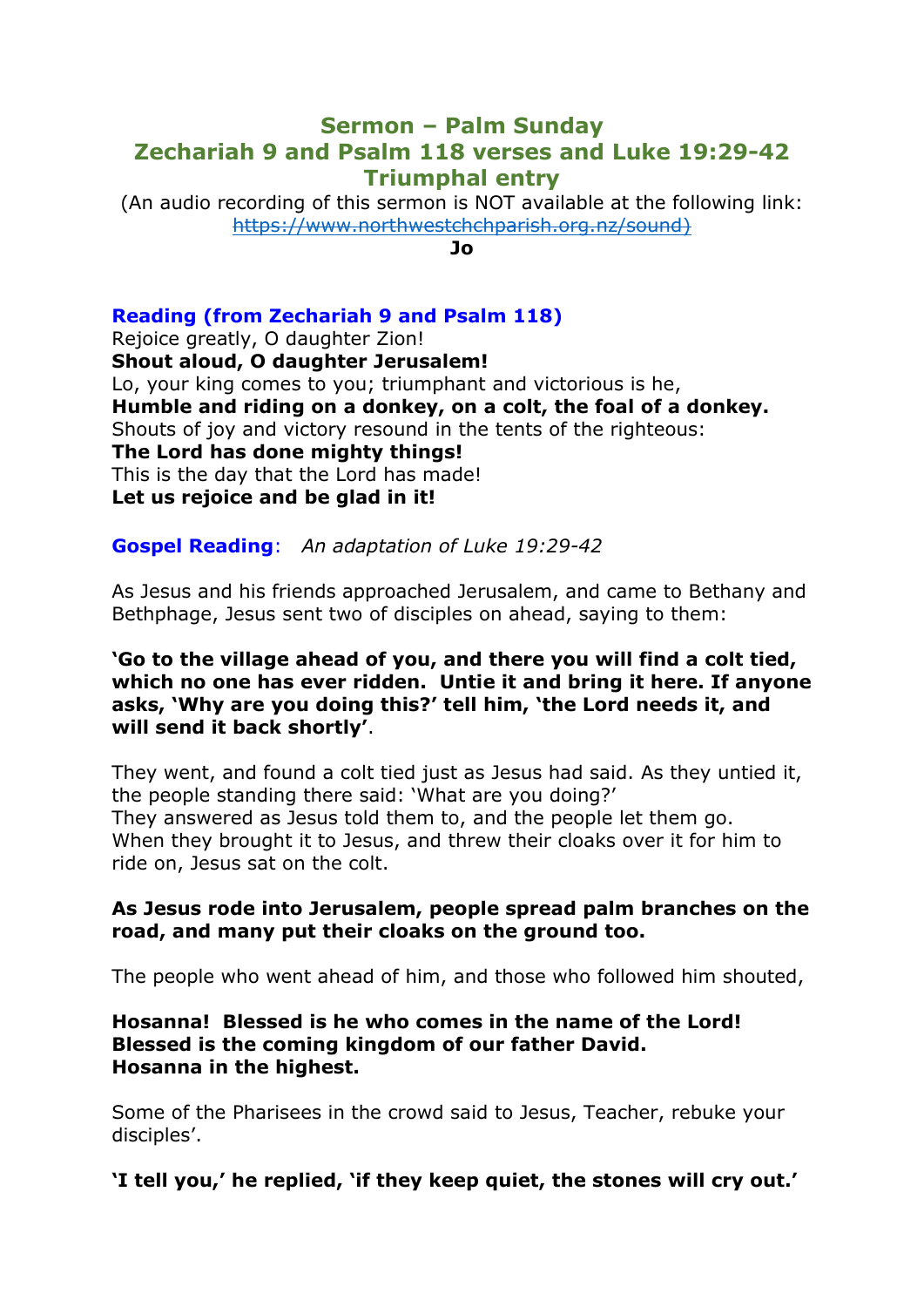As he approached Jerusalem and saw the city, he wept over it and said, **'If you, even you, had only known on this day what would bring you peace - but now it is hidden from your eyes.**

# **Sermon – Palm Sunday Zechariah 9 and Psalm 118 verses and Luke 19:29-42 Triumphal entry**

(An audio recording of this sermon is NOT available at the following link: [https://www.northwestchchparish.org.nz/sound\)](https://www.northwestchchparish.org.nz/sound)

#### **Jo**

Who doesn't like a good parade?

The Santa parade at the end of November- taking the kids, grandkids, nieces and nephews? On a hot summers day. Magic!

Or a ticker tape parade when they bring home the America's Cup? Celebrating with the team? Splendid!

Or an ANZAC parade with veterans marching past to the sound of the band? Honouring- moving!

How about a royal parade with the Queen greeting the crowds.

Have you ever lined the streets and waited for a royal parade? Exciting!

Have you cheered and shouted hooray? Waved a flag or a hand as those on parade pass by? Did you get caught up in the excitement? Could you feel the swell of the crowd pressing in on you? Were you swayed by the crowd mentality?

In the time of Jesus as people made the pilgrimage to Jerusalem for the Passover festival along long winding dusty roads from all over Israel they were looking for a king. The time was ripe for change. They had watched Jesus heal and set people free, they had seen the miracles he performed, heard his teachings and they were ready. Ready for a parade, ready with their palms to wave, throwing their coats on the ground- not for Santa, not for sporting hero's, not for returned service men and women, but for royalty- they were looking for a king and Jesus came into town – riding on a donkey. A colt who hadn't been ridden before. And yet it welcomed him on its back with no objection.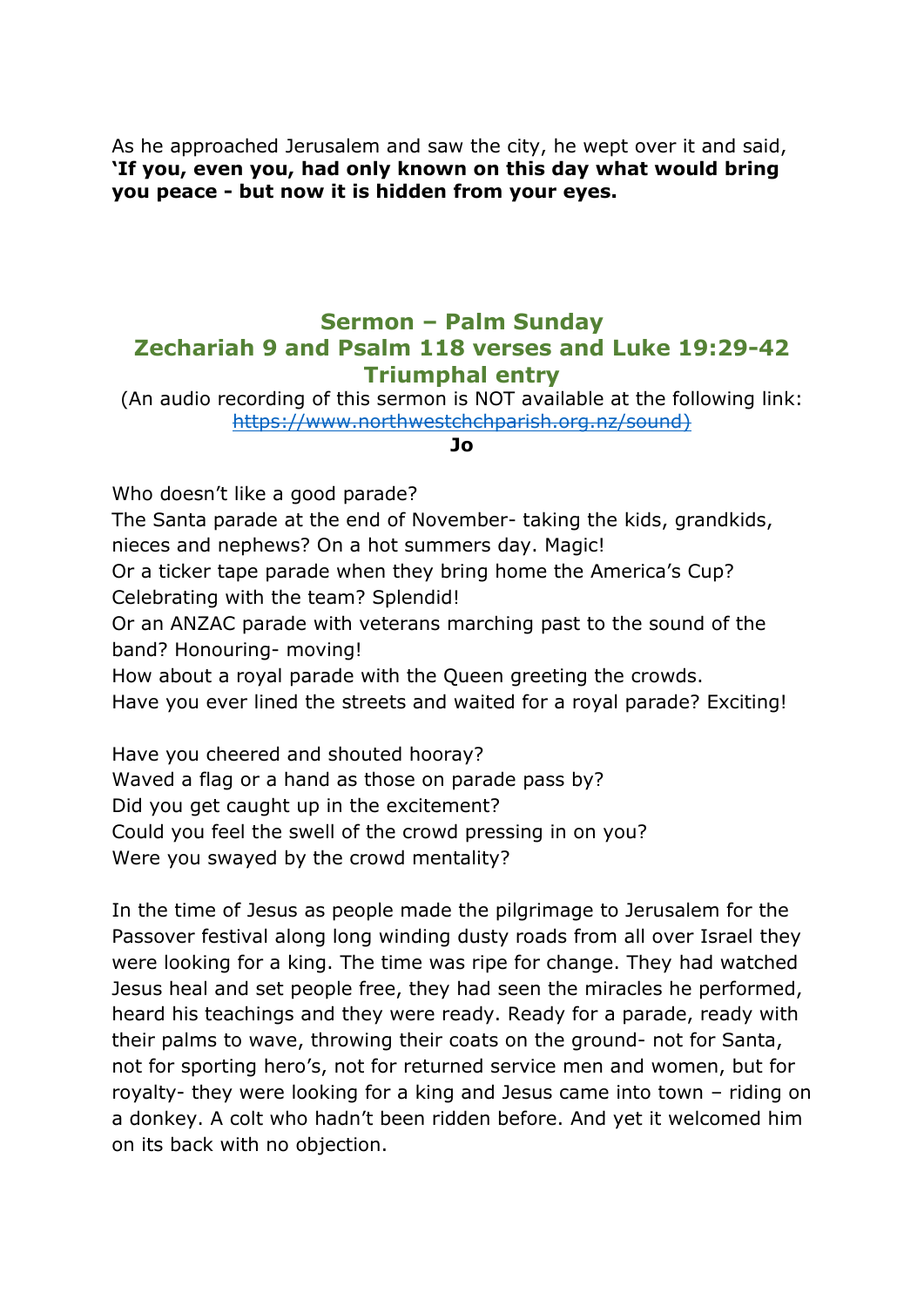The adulation that the crowds gave to Jesus as he rode into Jerusalem was exuberant and heart-felt – when the Pharisees tried to quash it Jesus said even the rocks would cry out if he tried to silence the people. The whole of creation understood who Jesus was and what was about to be achieved on the cross.

The people were caught up in the excitement of this triumphal entry into Jerusalem. Throwing cloaks on the ground was what you did for royalty. You didn't throw your cloaks on the dusty middle-eastern ground for a friend or a family member – you did it for royalty. You don't cut branches from trees and wave them because you feel elated, you do it to welcome a king. 200 years before Judas Maccabaeus defeated the Syrian King Antiochus Epiphanes, entered Jerusalem and cleansed and rebuilt the temple and the people waved ivy and palm branches as they sang hymns of praise. This dynasty lasted 100 years. Now with the Romans occupying Israel the people were looking for someone to deliver them again and they truly believed Jesus was the King of the Jews- the one who would set them free from this tyrannical rule and bring them peace. Hosanna – a Hebrew word that mixes exuberant praise to God with a prayer that God would save his people and to do so right away.

Jesus the King of Kings –a humble king with a kingdom not of this world but Lord over creation. All the expectations of his earthly kingship were about to be challenged in the week ahead. The people wanted a king to set them free from Rome. They wanted their country back. Here was someone coming with such potential to meet their needs. To bring political overthrow. And so they cheered-full of expectation and hope. Full of fervour.

And yet Jesus as he looked out over Jerusalem at the top of the hill he knew the fickle nature of the people of God. This nation that longed for peace and yet refused to believe in the one who had come to bring them peace. Jesus knew what lay ahead. And he steeled himself to complete the journey. It wasn't long before the shouts of hosanna turned to cries of Crucify.

Are we those who get excited about our Lord and shout Hosanna with the crowd when all goes well, all goes our way, when God fulfils our expectations? Do we offer exuberant praise to God who comes to save us?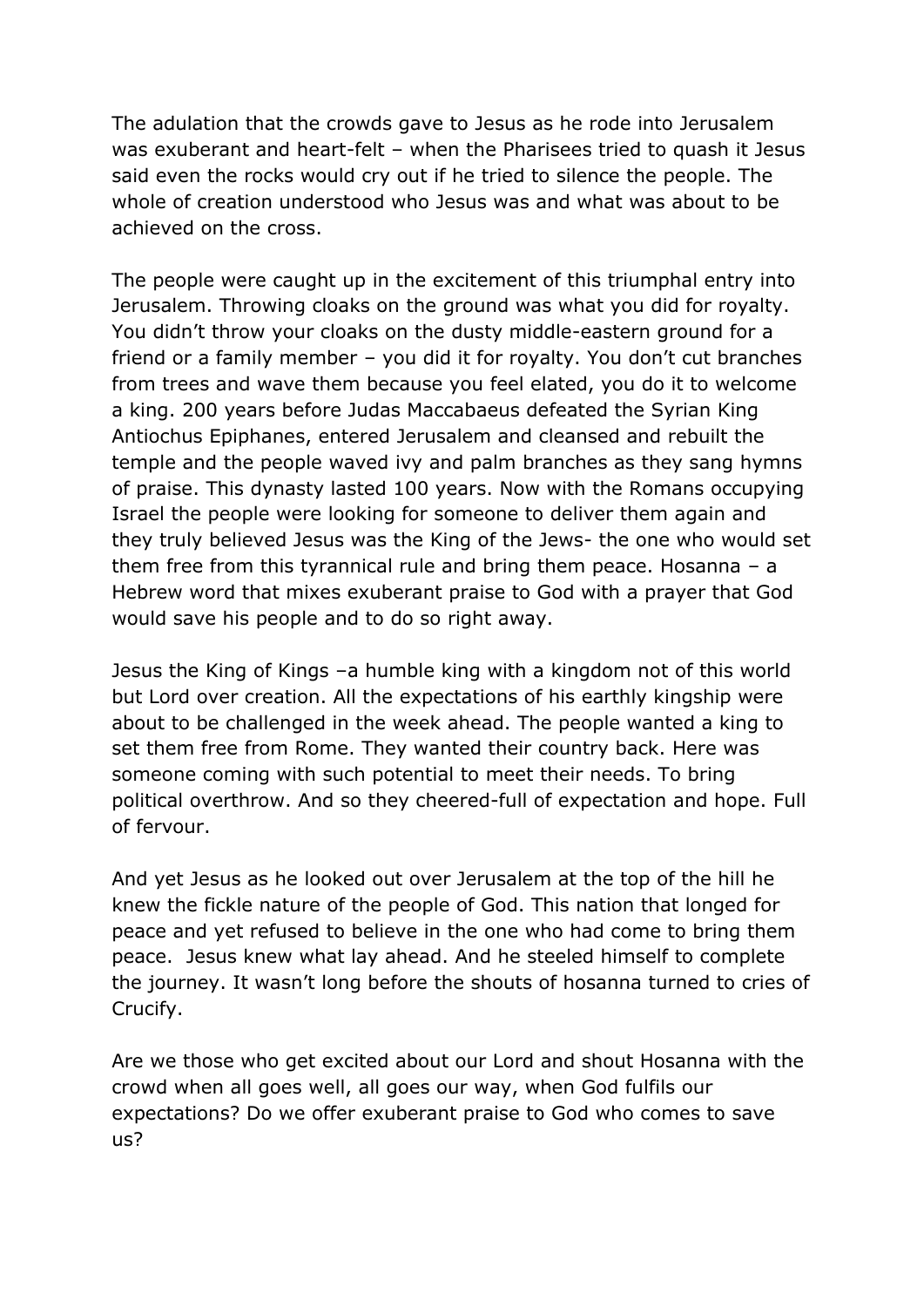And are we those who stay the distance when our expectations are challenged – do we journey with Jesus and share in his suffering on the cross as he laid down his life for us.

Do we want a shallow peace that comes from feeling good when everything is going right or do we welcome the peace that comes even in troubled times because we believe in the Prince of Peace, when we know the power of the cross that bought us peace. We have peace with God through our Lord Jesus Christ.

The world longs for peace. That has been made so evident in this past month as we stand by and watch the Russian invasion of Ukraine. The nations of the world gather to discuss a way of peace- fragile ceasefires are sought by leaders as they negotiate. Pressure is put on Russia as sanctions escalate from many nations.

The hope is this will bring Russia to its knees and stop this bloody, destructive invasion of neighbours as their country is all but destroyed. The war crimes and atrocities that are being committed against innocent civilians- men, women and children is in-your-face evidence that the human race is just as depraved as it was in the times of the cruelty of Roman Rule. Just in need of a saviour, not one that comes and overthrows nations or enemies but one that rescues the human heart from sin. It is unbelievable that the Patriarch of the Russian Orthodox Church continues to sanction this attack. If you are praying for this situation and I hope you are pray that those who claim to be Christians in the midst of this conflict are on their knees crying out to God to bring a peace that will last, a peace that the world can't give, a peace that recognises our human sin and aggression towards others and brings repentant hearts, and decisive action to bring this war to an end.

Jesus longed for his people to let him gather them under his wings like a mother hen gathers her chicks and protects them. He longed for them to believe he had come to save them. Their great enthusiasm for his kingship did not last, when they followed him through the Passover festival and watched him be arrested by the Romans – their hopes and dreams were dashed, they wanted a triumphant king, and their shouts of Hosanna turned to crucify, crucify in the short space of a week. And only a few remained loyal to the king of kings and prince of peace.